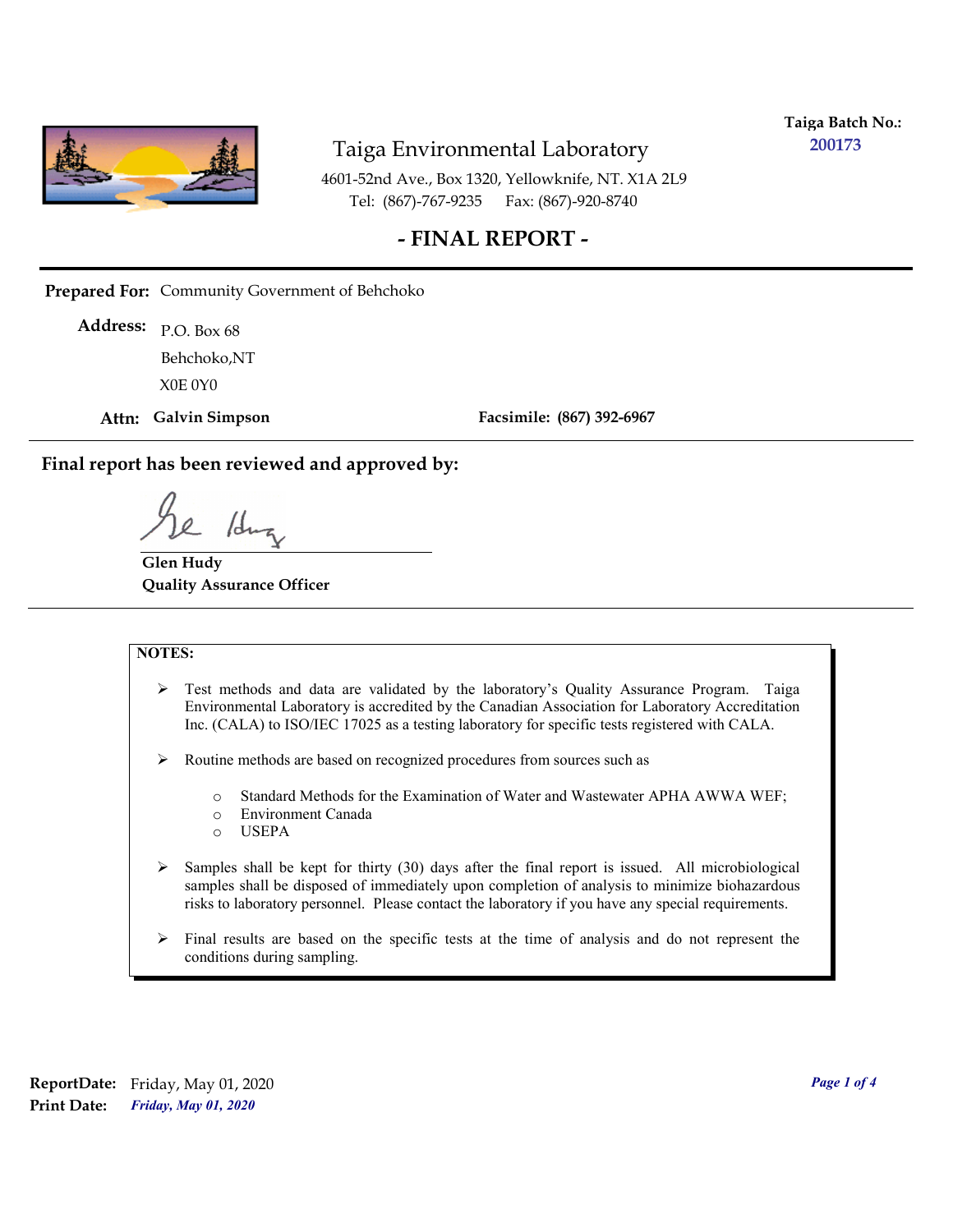

4601-52nd Ave., Box 1320, Yellowknife, NT. X1A 2L9 Tel: (867)-767-9235

**Taiga Batch No.: 200173**

# **- CERTIFICATE OF ANALYSIS -**

#### Client Sample ID: SNP R3 Taiga Sample ID: 001

| Client Project: W2014L3-0002 |                                    |
|------------------------------|------------------------------------|
| Sample Type: Sewage          |                                    |
| Received Date: 24-Apr-20     |                                    |
| Sampling Date: 24-Apr-20     |                                    |
| Sampling Time: 10:00         |                                    |
|                              | <b>Location:</b> Rae SNP R3 and R4 |
| Report Status: Final         |                                    |

| <b>Test Parameter</b>         | Result | Detection<br>Limit | Units     | Analysis<br>Date | Analytical<br>Method* | Qualifer |
|-------------------------------|--------|--------------------|-----------|------------------|-----------------------|----------|
| <b>Inorganics - Nutrients</b> |        |                    |           |                  |                       |          |
| Ammonia as Nitrogen           | 36.1   | 0.005              | mg/L      | 28-Apr-20        | SM4500-NH3:G          |          |
| Biochemical Oxygen Demand     | 79     | 2                  | mg/L      | 25-Apr-20        | SM5210:B              |          |
| <b>CBOD</b>                   | 74     | 2                  | mg/L      | 25-Apr-20        | SM5210:B              |          |
| Chemical Oxygen Demand        | 179    | 10                 | mg/L      | 29-Apr-20        | SM5220:D              |          |
| Phosphorous, Total            | 7.11   | 0.002              | mg/L      | 28-Apr-20        | SM4500-P:D            |          |
| <b>Inorganics - Physicals</b> |        |                    |           |                  |                       |          |
| pH                            | 7.36   |                    | pH units  | 28-Apr-20        | SM4500-H:B            |          |
| Solids, Total Suspended       | 6      | $\mathfrak{Z}$     | mg/L      | 30-Apr-20        | SM2540:D              |          |
| Microbiology                  |        |                    |           |                  |                       |          |
| Coliforms, Fecal              | 35200  | 100                | CFU/100mL | 24-Apr-20        | SM9222:D              |          |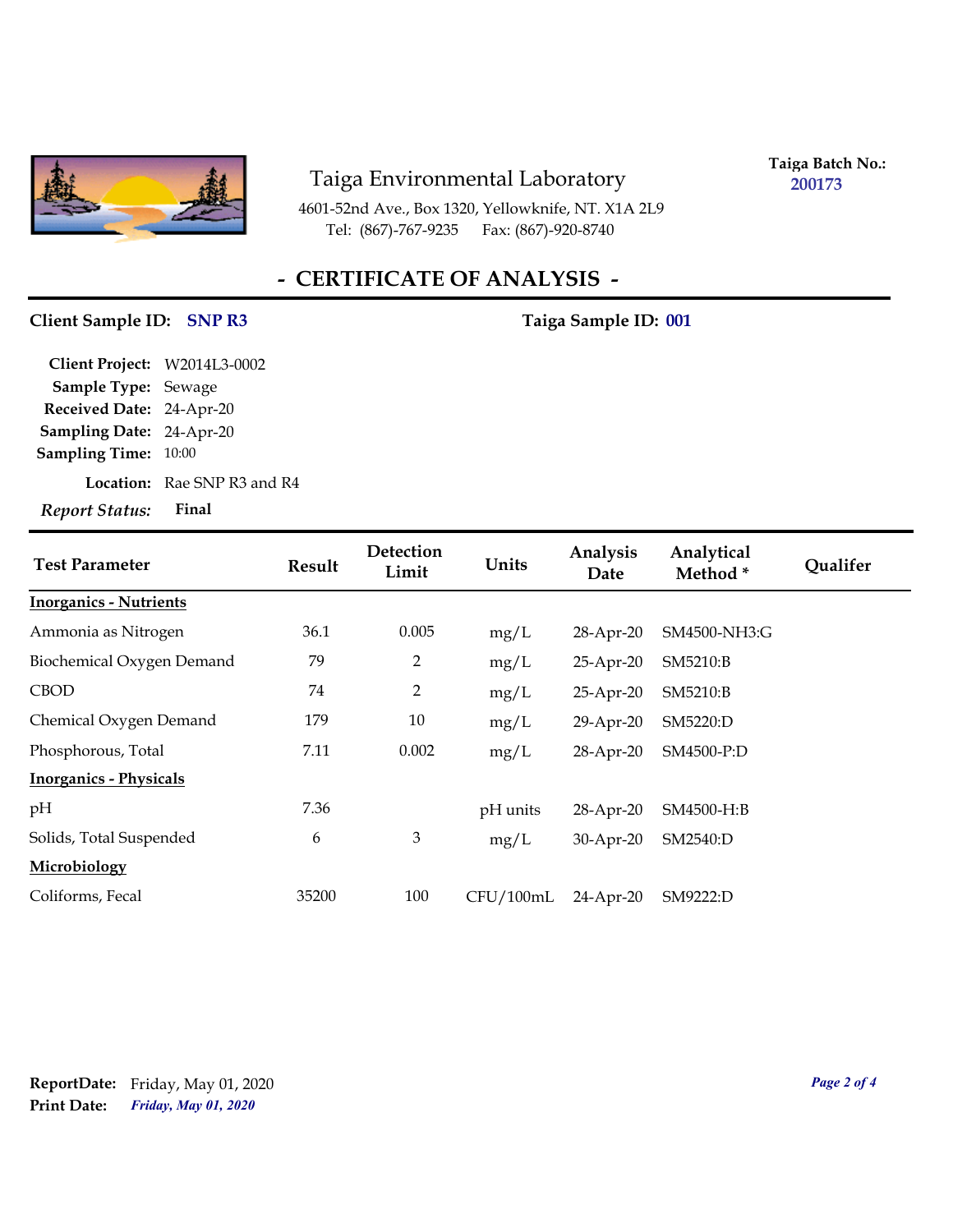

**Taiga Batch No.: 200173**

4601-52nd Ave., Box 1320, Yellowknife, NT. X1A 2L9 Tel: (867)-767-9235 Fax: (867)-920-8740

# **- CERTIFICATE OF ANALYSIS -**

#### Client Sample ID: SNP R4 Taiga Sample ID: 002

**Location:** Rae SNP R3 and R4 **Sampling Date:** 24-Apr-20 **Received Date:** 24-Apr-20 **Client Project:** W2014L3-0002 **Sample Type:** Sewage **Sampling Time:** 10:00 *Report Status:* **Final**

| <b>Test Parameter</b>         | Result  | <b>Detection</b><br>Limit | Units     | Analysis<br>Date | Analytical<br>Method* | <b>Qualifer</b> |
|-------------------------------|---------|---------------------------|-----------|------------------|-----------------------|-----------------|
| <b>Inorganics - Nutrients</b> |         |                           |           |                  |                       |                 |
| Ammonia as Nitrogen           | 17.9    | 0.005                     | mg/L      | 28-Apr-20        | SM4500-NH3:G          |                 |
| Biochemical Oxygen Demand     | 41      | $\overline{2}$            | mg/L      | 25-Apr-20        | SM5210:B              |                 |
| <b>CBOD</b>                   | 38      | $\overline{2}$            | mg/L      | 25-Apr-20        | SM5210:B              |                 |
| Chemical Oxygen Demand        | 142     | 5                         | mg/L      | 29-Apr-20        | SM5220:D              |                 |
| Phosphorous, Total            | 4.83    | 0.002                     | mg/L      | 28-Apr-20        | SM4500-P:D            |                 |
| <b>Inorganics - Physicals</b> |         |                           |           |                  |                       |                 |
| pH                            | 7.15    |                           | pH units  | 28-Apr-20        | SM4500-H:B            |                 |
| Solids, Total Suspended       | $\,8\,$ | $\mathfrak{B}$            | mg/L      | 30-Apr-20        | SM2540:D              |                 |
| Microbiology                  |         |                           |           |                  |                       |                 |
| Coliforms, Fecal              | 10600   | 100                       | CFU/100mL | 24-Apr-20        | SM9222:D              |                 |